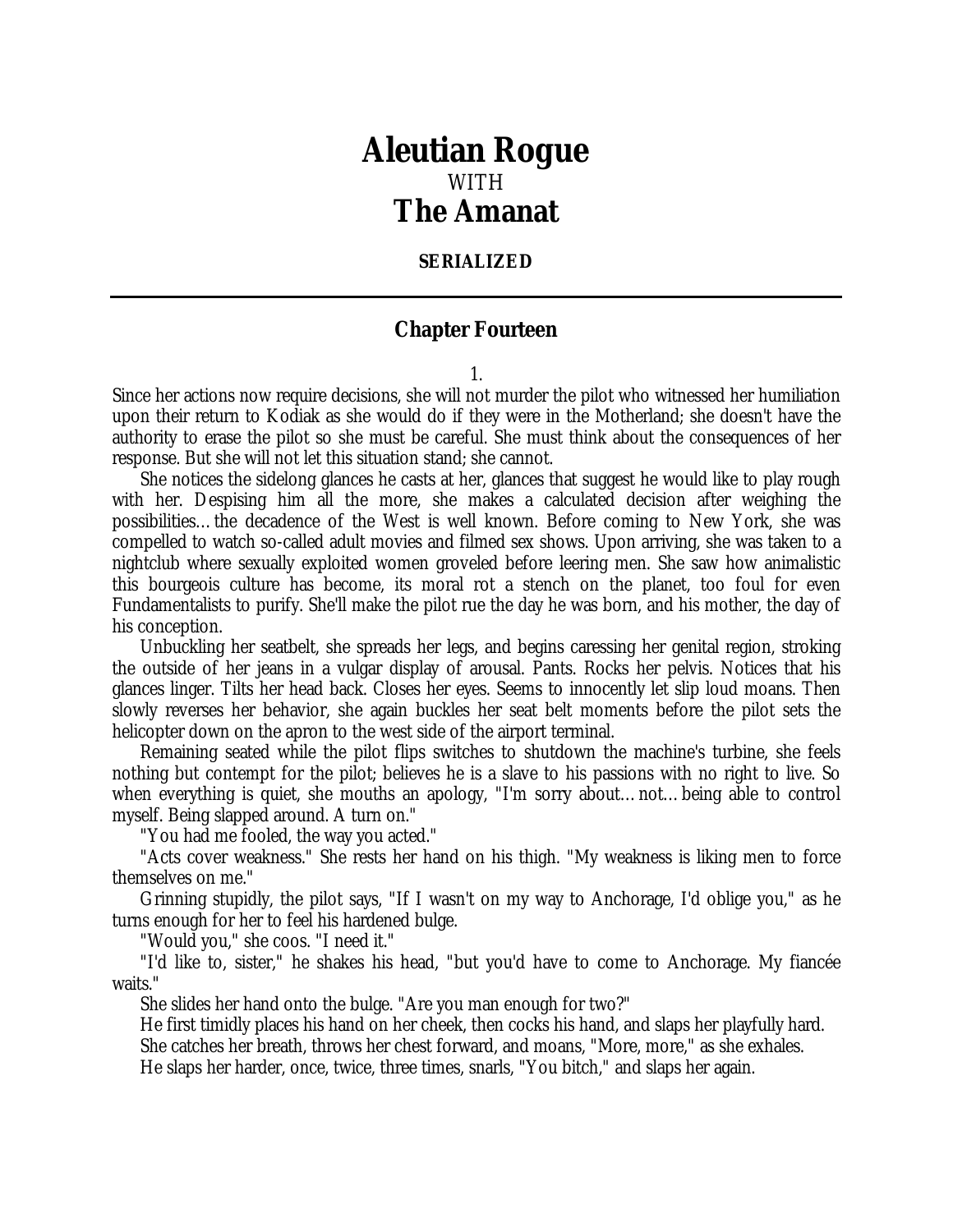Her cheeks sting. With all of her being, she wants to murder this bastard right here. But in a weak voice, she moans, "Yes, yes, more," as she tears at her shirt, careful though, not to rip it.

Grinning broadly, the pilot slaps her again.

She throws herself on him, aggressively kisses his open mouth, bites his ear lobes between kisses, moans, pants, "Take me with you."

He paws her, fondles her breasts, bruises both nipples, tries to force his hand into her panties. She cringes at his touch, but presses herself against him so tightly he can't insert his callused finger. Finally, he pushes her back. "I'll get yuh a room. Give yuh somethin' to remember."

Pulling away, she moans, "Yes, yes," and hates him.

The pilot slides out of his seat, and disappears into the night. She suppresses an urge to vomit as she runs her fingers through her hair, and straightens her shirt. This disgusts her. She would rather hunt men openly than trap them. Although killing excites her, she doesn't care much for it. She is good at it, she reminds herself. Better than classmates. More ruthless. Without remorse. Would do whatever was necessary to accomplish the mission. She was told she would go far with GRU sponsorship. She has. But always, her sex has been against her. Although she has had to accomplish twice as much for half the credit, she isn't allowed a mistake. One error and the foreign travel will end. The special privileges will disappear, and she will be assigned to some remote Arctic outpost.

But her sex can be an advantage. The pilot will never suspect what she plans for him.

She must return to her room for her bag. Taking a gun through airport security is difficult thanks to freedom fighters trained at Lumumba. She also needs to go to Seward. So she reluctantly leaves the helicopter, reluctant in the sense that if Viktor had better coordinated the arrival of men and machines she wouldn't have to buy a ticket or kill the pilot or leave a trail Justice might someday untangle.

The airstrip's apron, dark and bathed in the feel of an impending storm, seems to shiver as the cold wind blusters. She wonders if the pilot will return. The helicopter must be secured. It is now her responsibility.

The pilot meets her halfway between the building and the machine. "To show you what kinda take-charge guy I am, everything is arranged. The FAA will keep an eye on the beater right where she sits, and you have a room in the Cook. First class, huh?…Here's your ticket. Same flight as me." He pauses, caresses her cheek, then adds, "This night's costing five hundred bucks so expect to get roughed up plenty." He pinches her neck.

It is contempt that gives her voice its alluring hoarseness: "Yumm, wet panties."

"Bitch." He again slaps her, hard.

The hinge of her jaw seems to pop. She squeezes the grip of her PPK and is glad it isn't a HK she ought to kill him right here anyway. Instead, she weakly says, "No bruises, please, not until later."

He nods. "All right."

She opens the ticket folder. One way to Anchorage. For Jane Hughes. "Are you Mr. Hughes?"

"Never introduced myself, did I? Fred Hughes. And that room at the Cook, just ask at the desk for the key."

"You're not coming?"

"I'll be along, don't worry."

"How'll you get in?"

"Surprise yuh."

"Am I to leave the door unlocked?"

"Naa." He pulls his wallet from his hip pocket, withdraws his Master Charge card, and says, "I can get in anywhere."

She smiles. Vladimir Illich would approve.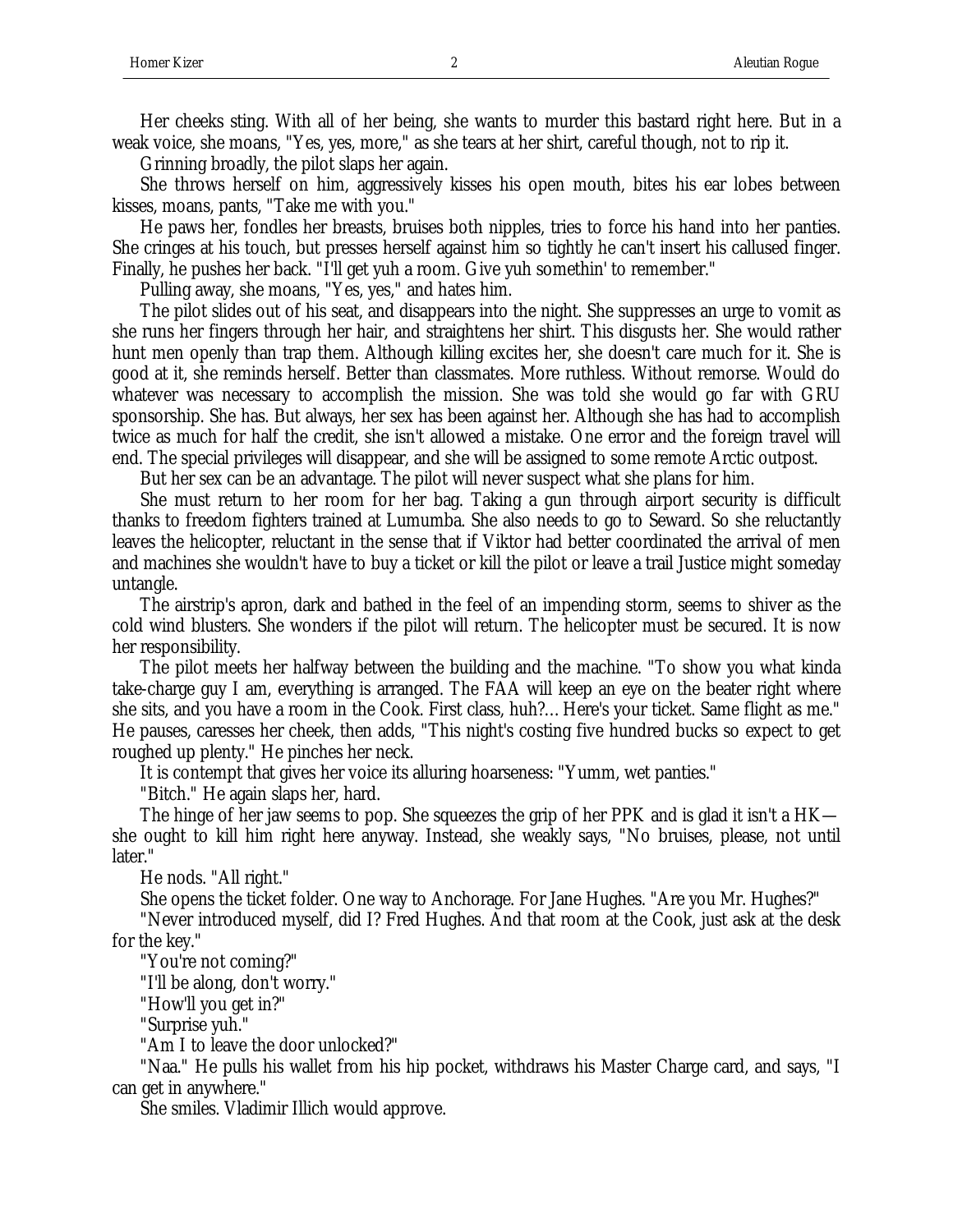She has her ticket, and has only to doublecheck the arrangement made with the FAA. In the tower, a very nice man tells her it'll cost a thousand dollars a day to leave the helicopter parked unattended on the apron. The amount staggers her, but she agrees to the arrangement, and gives the official the address of the leasing company. He thanks her as the Wien flight lands. There isn't time to return to her hotel room. She will have to check the PPK as baggage, and from the dumpster to the side of the terminal, she fishes a cardboard box and enough debris to cushion the gun. A flight attendant helps seal her luggage with tape. Its claim is stapled to her ticket folder. And she is among the first to climb the rollaway stairs when Wien finally boards passengers for its evening flight to the mainland.

Assigned seating places the pilot across the aisle and back three rows—she feels his eyes crawl over her, eyes like scalp lice, and she itches as if some sort of open fungal sores were growing on her. She needs a bath, scrubbed with lye soap, ointment rubbed all over. And the glare off the corner icon cuts through her as if she were fog.

The turbines spool up, and the stubby jet slowly rolls towards the beach. When it reaches the end of the strip, it turns, shudders, then roars back along the runway with the grace of a runaway locomotive. Once airborne, the 737 banks hard starboard and climbs. And the added Gs cause her sinuses to ache.

When the plane levels off, coffee, soft drinks and packets of smoked almonds are served, then the cabin lights are dimmed and nothing can be seen as they fly over dark water. But she feels his eyes. Always there. She is glad when they descend over Fire Island, glad to see city lights stretch far to the North.

With flaps down, deflectors lift from hidden slots and hydraulically arc over the jet engines. Tires squeal despite the runway being icy. The 737 slows rapidly, turns, then rolls through the darkness. And wanting to go home, she, still feeling the pilot's eyes and knowing he intends to rape her, watches an out-bound SAS 747 lift off.

Her decision to erase the pilot was made from habit: erasure is a hard habit to break, the excitement never as great as the first time, the guilt never again as deep, hell never closer if a person were to believe the old superstitions. Each time becomes an attempt to get back the feeling of being truly alive, and with each erasure, the emotions die a little more until a person becomes a machine without a conscience, that threshold the one she crossed before coming to America, that the threshold of the livingroom bathed in the glare of the corner icon.

Leaving her seat, she steps into the crowded aisle, and hurries up the jetway, through the terminal, and to baggage claims. Thankfully, the pilot doesn't follow her.

She tells the cabbie, "Take me to a department store."

"Penny's?"

Recognizing the name, she nods.

As the taxi pulls away from the terminal, the driver asks, "You're in to do your Christmas shopping?"

After riding a while in silence, she answers, "Christmas, yes."

The night is cold. Minus thirty, she guesses. And twenty centimetres or so of dirty snow blanket the city. Metre high berms line both sides of streets. Heavy frost clings to naked birches. Slabs of snow bow spruce boughs, and strings of colored lights adorn porches and windows.

The J.C. Penny's store is huge, and will be closing in minutes. She rushes to the women's section, grabs two bras, a package of panties, and three containers of pantyhose. Needing felt boots but lacking the time to look around, she must grab and run in the manner of the holiday shoppers. She does, though, buy dark glasses, gloves, and a scarf before the store closes.

Departing through the 5th Avenue entrance, she locates the Captain Cook Hotel across the street and half a kilometre away, and she decides to walk. The exercise will help her relax: she is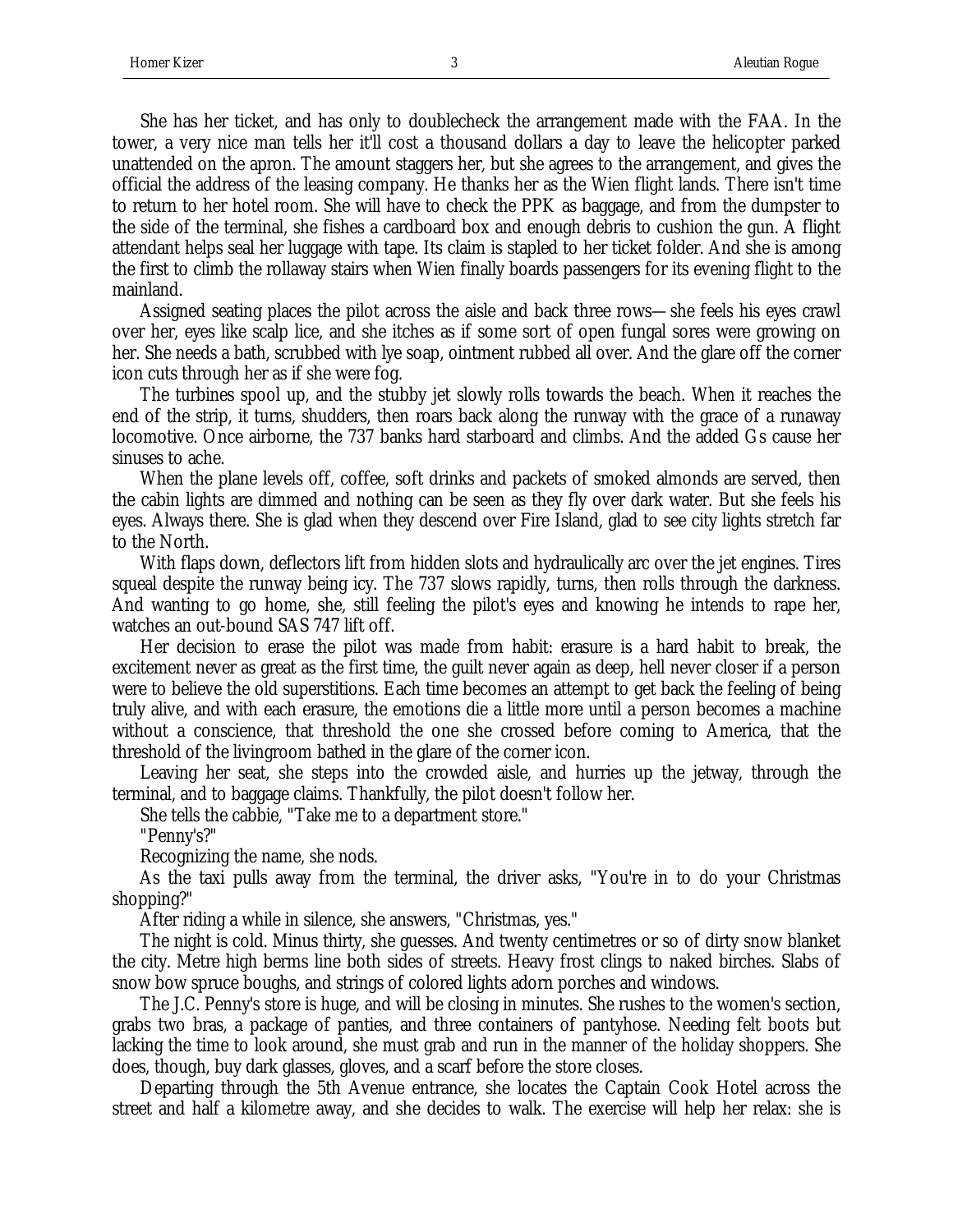always tense before a kill. There is always risk—it is the risk that excites her. Like the wolf, once she tasted blood there was no turning back.

It is a popular myth that wolves only kill for food: does a cat kill only for food? She once had a Persian tom that brought her a vole everyday to show his affection. No, wolves, cats kill for sport perhaps more frequently than for food. Bloodlust, that's what it is. Killing the prey because the prey is weak.

The sidewalk has been salted, but remains slick. The cold causes her nose to run; ice clings to her nostrils. Her breath freezes on her cheeks. She wraps the scarf around her neck, and covers half of her face. Slips her hands into the gloves. Puts on the dark glasses just before entering the K-street entrance to the block square hotel. She signs in as Mrs. Fred Hughes. Takes the key, locates Tower Two, and rides the elevator to the fifth floor. She doubts the desk clerk will remember much about her. Still, thinking about being recognized makes her shivering hot.

In the room, she removes the dark glasses and scarf, and examines the Penny's bag. It will do. She opens the package of panties and the egg-shaped containers of pantyhose, straightens and lays the hose on the eggs, then checks the chamber of her PPK. She is ready.

Still wearing the gloves, she turns on the TV, then turns the set off. After a minute, she turns it on again. Flips channels. Turns it off. The crabs again, she sees them. Picking flesh from bones. Pincerfuls. She feels arms around her, arms like pincers. Walt hugging her. What is he doing tonight? Did he get his eggs? Get them home? A person can't help but like him.

Shaking her head, shaking out sentimentalities and Bourgeois considerations of self…the proletarian struggle for international justice requires the suppression of individuality—she hears the sound of her thoughts, but her words have no objects, no interpretations. If she were to supply meaning to their sound, then there would be no justification for killing the pilot? Is it necessary? No. She'll kill him because of Bourgeois considerations of *self*, of herself—and she's nearly blinded by the glare that bathes the room, and causes static on the television set.

The conflict between self and theory: she resolved that conflict the day she crossed the Amur without authorization to capture a hooligan. A calculated risk rewarded by the acclaim of her superiors. But it was the exhilaration of doing what was clearly prohibited that was her greatest reward.

She again turns on the TV. A color test pattern fills the screen; so she flips channels until she locates a black and white movie, watches for a moment, then turns the set off in disgust. And the room would again be dark if not for the glare.

Waiting is the hardest part of her profession…will the pilot really show? If the night is costing him five hundred dollars, he probably will. Paying to die. Yes, yes.

Finally, she hears the door knob rattle.

Off the bed. PPK drawn. She crouches beside the door.

She sees the corner of the plastic card wiggling above the door latch. The door opens, and an angled column of light pours through the doorway revealing the pantyhose on the dresser.

The bed remains in shadows.

The pilot hesitates a moment before quietly slipping into the room. When he closes the door, the room is again dark until she flips on the overhead light, twists the door's deadbolt, and hooks the chain.

Five feet and the raised PPK separate them.

Eyes wide, mouth open, the pilot stammers nothing.

"Strip," she commands seductively.

Apparently sensing that everything is really all right, he unbuckles his belt, lets his jeans drop, unbuttons his shirt and kicks off his boots as he continues to stare at the muzzle of the PPK.

"Onto the bed, and do exactly as I tell you. Any hesitation will bring punishment. Understand?"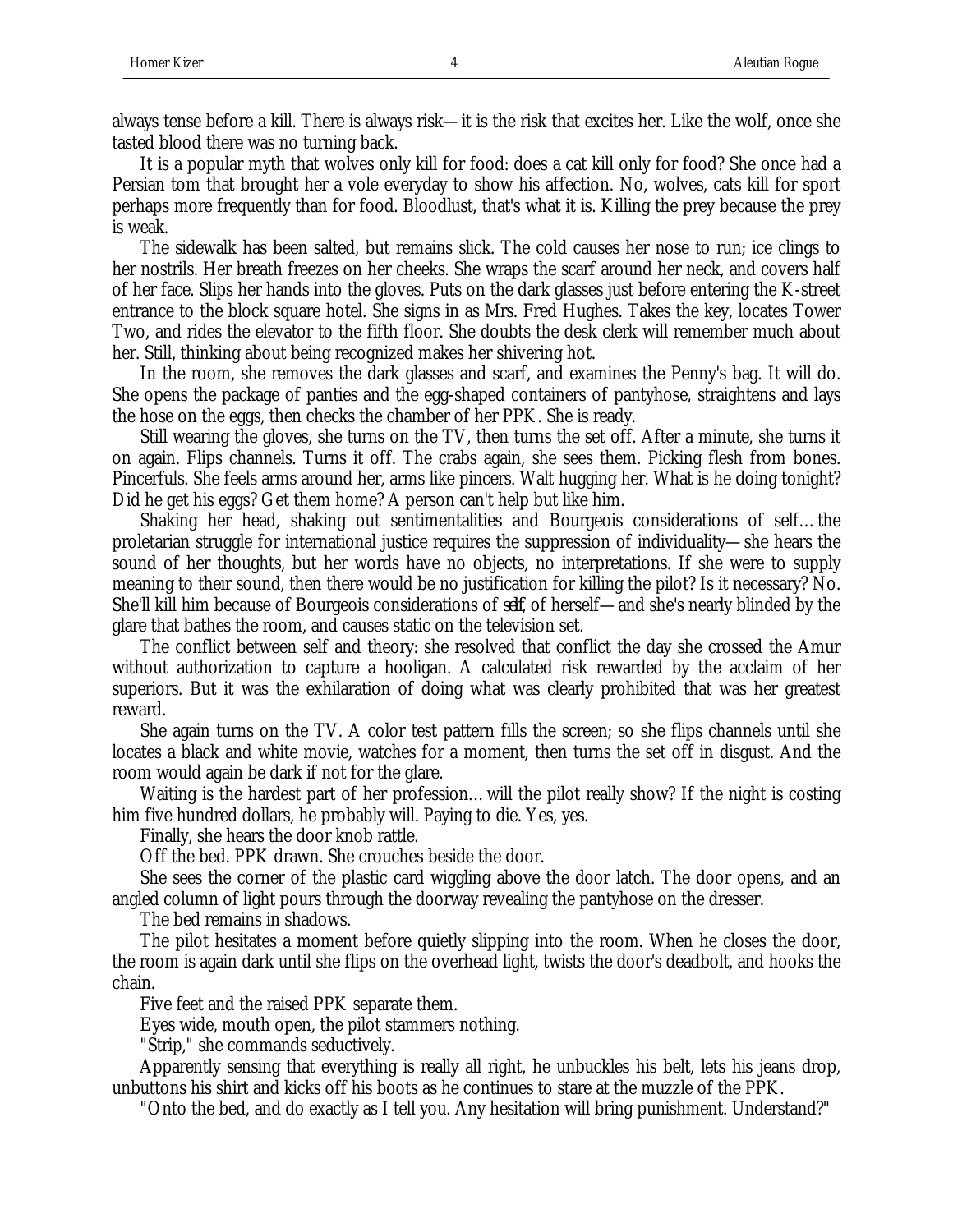For the first time, he smiles as he obligingly pulls back the bed covers and lies on the sheet.

She tosses him the opened package of panties. "Stuff a pair in your mouth." He does. "Now lie on your stomach and put your hands behind you."

Again, he does as commanded.

Holding the PPK to his head, she caresses his buttocks, then reaches between his legs to feel him. Large. Hard. Very hard. And as she fondles him, she begins to feel excited.

Although confident that fondling is enough to hold him still, she nevertheless moans softly as she ties his hands together with the pantyhose. She then draws both of his legs near to his hands and ties them. Still, he doesn't struggle.

Lingering over him, savoring the moment of bloodlust, yes, she checks the knots—they are tight—then rolls him onto his side. His penis isn't as hard as it was. Maybe he is becoming aware. Too bad. She wedges the crotch of the second pair of pantyhose in his mouth, then wraps the legs around his head and mouth twice before tying the toes together in a square knot in back of his head.

Finally, he struggles. She suspects the panties are down his throat far enough to choke him. And she caresses his limp penis before holding him still long enough to slip the plastic Penny's bag over his head—she gathers the bag around his neck, and uses the third pair of hose as an elastic band to snugly tie it closed, then rolls him onto his back and pulls the bedcovers over him.

He tries to kick, to rub the bag from his head, to roll off the bed. Throws himself from side to side. And only succeeds in becoming entangled in blankets, bedspread and top sheet.

The Penny's bag is opaque white. She wishes it were clear so she could see his eyes. Oh well. She turns on the TV and watches the climax of the black and white movie. Shots are fired. A man is hit. A car rolls down a dimly lit street; its headlights pierce the foggy darkness as a woman steps from the shadows. The movie bores her.

The pilot finally ceases to fight the bedcovers, but she waits until he loses control of his bowels before she checks for a pulse.

Where will she spend what is left of tonight? Maybe she should return to the airport and rent a car. It is 7:53 New York time, 2:53 Alaska Standard time. She is still half a day behind Eric of Justice; she still hasn't located either McPhearson or Alden, let alone the ivory. She needs to call Viktor, but her scrambler is in her bag at Kodiak. Perhaps what she needs to do most is return to the island. If she leaves for the airport now, she will lose little more than the night's sleep. She can stash the PPK and her purchases from Penny's in an airport locker. And it will take only a minute to straighten the bed and gather her things.

When she removes the bag, she grimaces. Vomit plugs the pilot's nose, and seems to weep from bulging eyes. She washes both the inside of the bag and the pantyhose, then with a gloved finger, hooks the pair of panties he has mostly swallowed and pulls. Pulls hard. She would as soon leave the panties, but she bought them to wear. Plus, they are evidence. So she places a knee on his chest and pulls yet harder. Ribs crack. And the feel of the undergarment being pulled up his trachea is akin to pushing a wood rasp across raw meat.

The panties snap free, and the remaining contents of his stomach follow. She will have to rinse off the bile before it permanently stains them.

Exactly fifteen minutes after the movie ends, she has everything in the Penny's bag, the scarf around her neck, and the *Do Not Disturb* sign on the door. She hurries down the hall to the elevators, presses the DOWN button, and waits. Forever. With mounting exhilaration. She is above the clouds and never wants to come down.

Self-preservation instincts, though, compel her to glance over her shoulder when the elevator finally arrives. No one. She sees no one. No one sees her. Yet her euphoria collapses as fast as the elevator descends. She has experienced these mood swings before; so before the depression takes over, she forces herself to dwell on pleasant thoughts. Endless kilometres of wavering wheat. A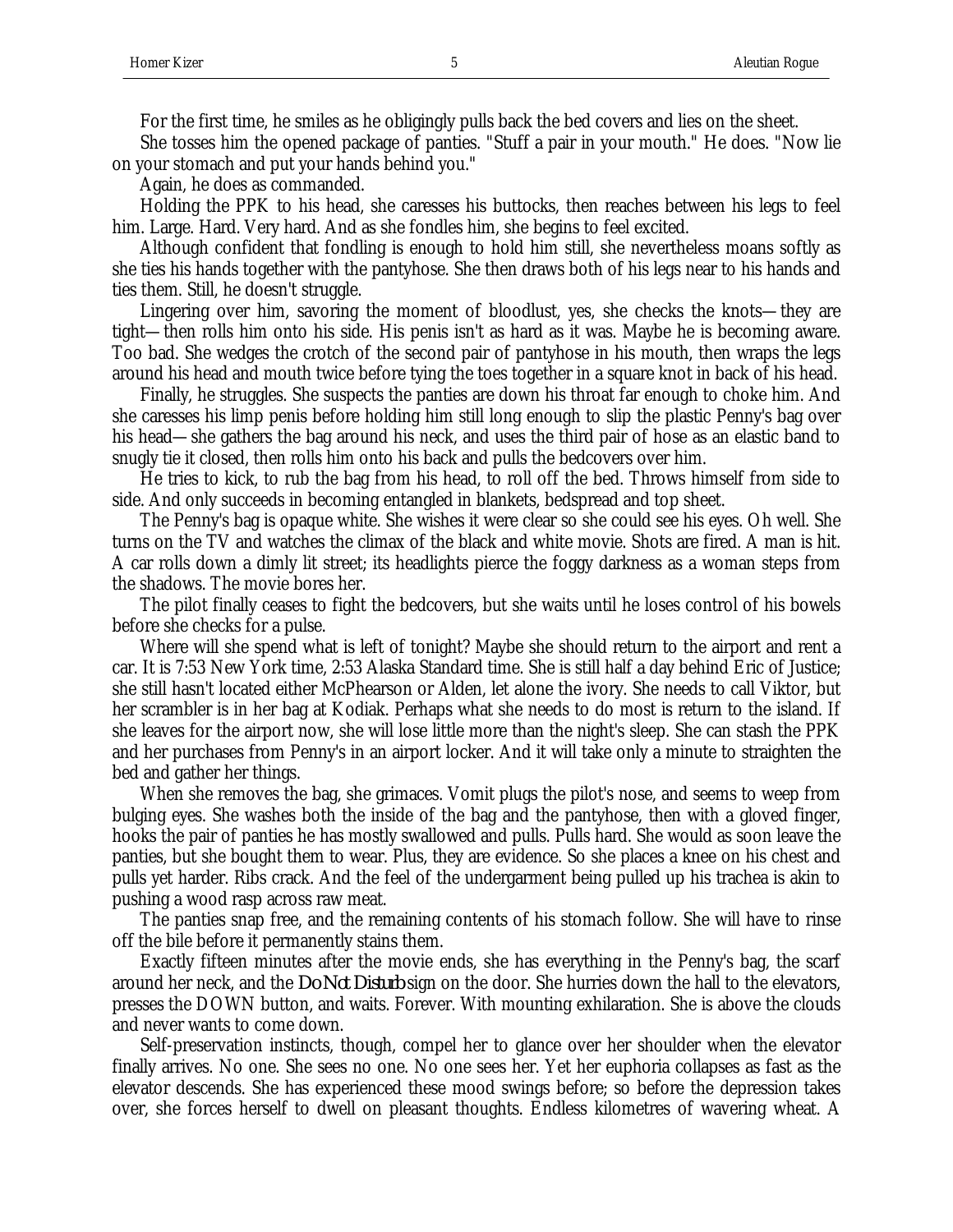golden sea of straight stalks and bent heads. Shocks of wheat piled on a wagon. Horses. Villagers dancing in the street. Something is wrong. She doesn't know these people. They are strangers wearing the colorful tunics of Old Believers. Panic bathes her. Until she recognizes a face*. Walter, I'm here!* She waves, but he doesn't see her. Instead, he dances with a child of thirteen or so. Dances around and around. A blur. Spinning color.

Stopping on the corner of 6th and J, she sees a pay phone a ways ahead of her. Her thoughts are still jumbled as she calls a cab—and as she rides through the city, she slowly turns and shoves the breached image of Walter back inside her mind. She wishes she hadn't slept with him; he ensnared her with octopus-like tentacles as if he were Satan himself.

There seems to be no right, nor wrong. No serpent. No tree. No garden. Just a fire that starts small and begins to burn straw and wheat, houses, villages, mountain sides, her beloved Altai Mountains ablaze until the whole earth burns, consuming every living being. She watches her feet burn, her legs, the skin blistering, crackling, melting, becoming grease that fuels the fire. She has no soul. So as she watches herself being devoured, she realizes there won't be torture forever. Just nothingness. No existence. It will be as if she were never conceived, never learned to speak or read or kill, never saw the corner icon, its glaze lost in the intensity of the flames that are melting rocks, freeing atoms, changing matter to energy, the earth still appearing round though nothing physical remains.

She closes her eyes and shakes her head and seems to feel her brain slosh from one side to the other, the glare from the corner icon a physical thing that cushions her brain, preventing bruising, a stroke.

When she opens her eyes, she has arrived: the airport terminal seems deserted. The only sign of life is a black janitor pushing a broom wrapped in a towel.

Locating the lockers, she inserts the necessary coins, leaves the Penny's bag and the PPK, then returns to Wien's ticket counter where a sleepy attendant now inspects a dog cage. She says, "I need a round trip ticket to Kodiak."

The attendant pushes the dog cage aside and begins writing.

She has just enough cash to pay for the ticket. Actually, she is twelve cents short, but the attendant makes up the shortfall. Now having neither money for a phone call or a cup of coffee, she wanders aimlessly through the empty terminal, pauses in front of the stuffed American eagle, notices how well suited its talons are for snatching spawning salmon, and wonders if Walter thinks of her. Her footsteps echo between the closed doors of the lounge and the glass front of the building as she commits the layout of the terminal to memory. The knowledge will earn a few extra points with Tunlaw Road. But most importantly, the memorization keeps her from thinking about Walter, the icon, the all-consuming fire; almost does, anyway.

Minutes blend together in an unhurried stew as her mind relives the melting of her flesh, the flames of the fire scorching her face, the fire breathed in, filling her lungs, consuming her from both within and without. An hour passes. And she burns again and again, each time more painful that before.

People begin to come and go. A flight departs for Prudoe Bay. One arrives from Fairbanks. The terminal awakens. And before she knows it, she is aboard a small prop jet bound for Kodiak…if not for the glare of the icon, it would have been dark when she left, dark when she returns. It is as if she hasn't been gone at all as the glare turns darkness into day.

Her return flight to the Mainland isn't until noon. She has time to get her things and for a shower, but she must hitchhike into town—she catches a ride in a rusty pickup truck with a fisherman smelling of beer and wanting to know where she is staying. "I'm not staying." And from her room, she calls Viktor, and complains that she is a full day behind Justice due to his failing to send helicopter pilots.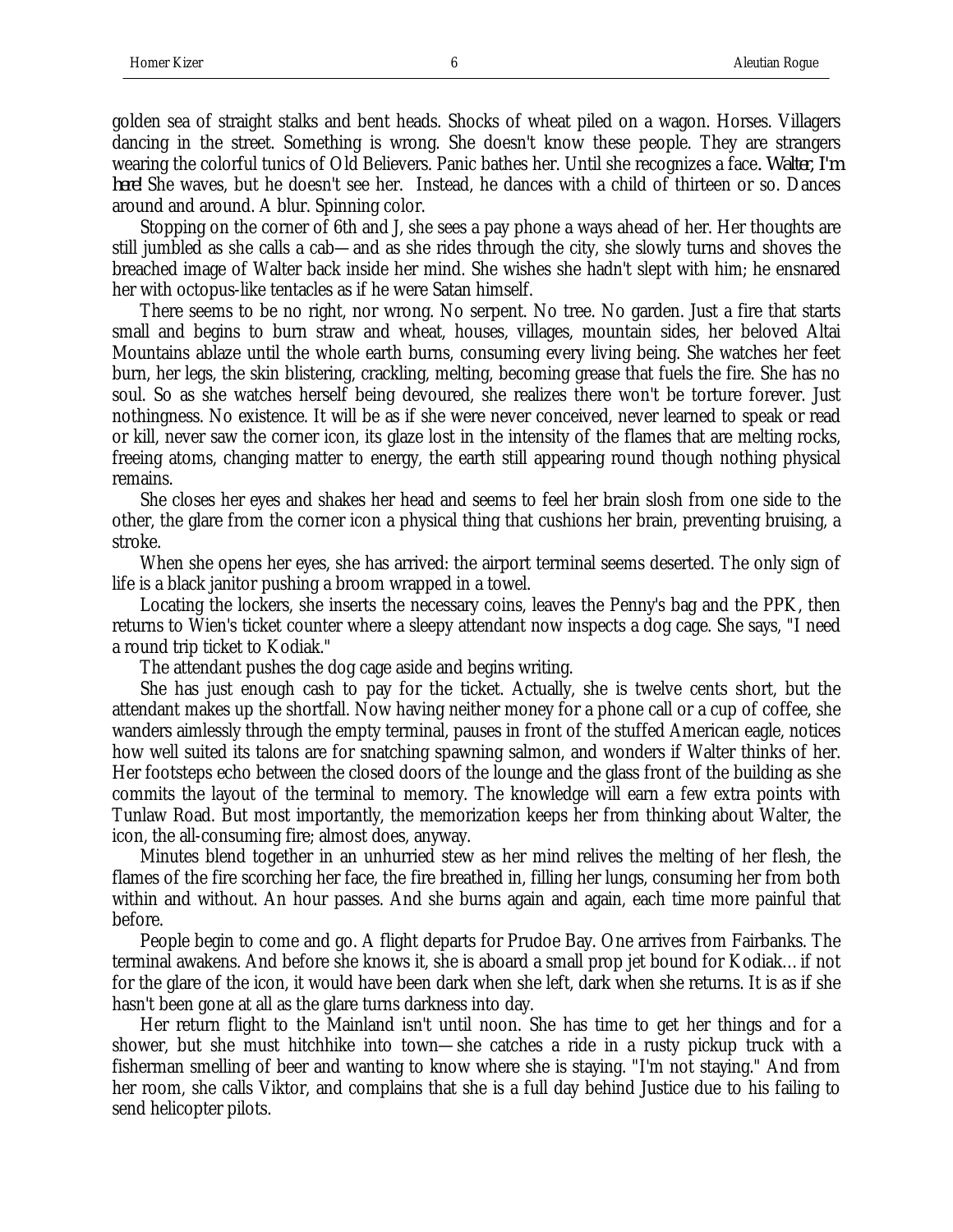"Again I remind you, Agent Grinenko, you will restrain yourself. This proval will be successfully concluded if procedures are strictly followed."

She has said nothing about the pilot, nor will she. Instead, she says, "I know my job."

"A car will be awaiting your arrival in Anchorage. You should still have sufficient money. So we will not speak again until the mobile squad arrives—and permit them to do the wet work. You will be relieved once Alden is located."

What has she done wrong? or enough wrong to get her sent home? She easily obtained information that had eluded their svois. She knows she could have already intercepted the woman drug dealer if she would've been able to immediately fly on to Seward from Kodiak. But no, she has been held hostage by the weather until now there is no desire to ransom her. Her career is expendable, even as a daughter of the Revolution.

The rental car for which Viktor had arranged awaits her return to Anchorage, but she remains broke and having not eaten since yesterday noon—she is at least thankful that the car has a full tank of petrol.

Anchorage streets are bare, but the highway out of town is icy. By the time she reaches the curves around Turnagain Arm, she knows for certain that the car has too much power. It handles like a pig driven across a frozen lake, each wheel a cloven hoof sliding in a different direction. She slows to 50 kilometres, and worries about how long it will take her to reach Seward. Not before five o'clock at her present speed.

The few hours of daylight pass much too quickly, but where she can see it between the mountains, the southern sunset is spectacular. All the way to Columbia. She wonders what the Columbians are doing, and why she hasn't stumbled over them. Do they believe the lost-at-sea story? Or have they already located the ivory? Surely she can't be days ahead of them; so their absence troubles her. And she begins considering what she will do to Littlehaus—at least as much as she did to the pilot who witnessed her humiliation.

The Seward harbormaster tells her that the *Dawn* arrived only last evening as she tries not to dwell on the ifs: if she would have come here instead of visiting Littlehaus (who will get what's coming to him) she could have greeted McPhearson; if she hadn't gone to the Cook. Now, she must pick up the trail. At least, it is not as cold as it was.

From Seward Fisheries' parking lot, she sees the *Dawn* moored alongside the cannery's off-loading dock. It appears deserted. Or asleep. Is all of Alaska asleep? The gulls are. Atop pilings and utility poles, they sleep with heads tucked beneath wings.

An ice film covers water puddles in the paved lot. A thirty kilometre breeze blows off Resurrection Bay, and blows right through her nylon blouse. She regrets leaving her coat in the car. She ought to return for it, but this visit to the boat won't take long.

To reach the boat, she has to climb down a bent steel ladder that hangs loosely from the dock. The ladder bends inward, beneath the dock like a reverse cliff face; its rusty rungs are slick from skim ice.

When she reaches the level of the *Dawn*, she is too far under the dock to step from the ladder to the bulwarks—two metres separate her from the boat's pipe railing. So shivering, legs tired (they lack spring), she twists around, turning her back to the rungs, and catching her breath, pushes off.

For the moment between the ladder and the railing, her thoughts are of not having eaten today, of the knot in her stomach, of helplessness, of the glare of the icon…until her right foot lands on the pipe. For an instant she balances on the slippery bulwarks, then her momentum carries her forward onto the slatted studding covering the steel deck. And she lands with a thud on her hands and knees. Her feet fit between the studs; her knees hit hard on the boards. But she only exhales a sigh. Anything is better than a swim.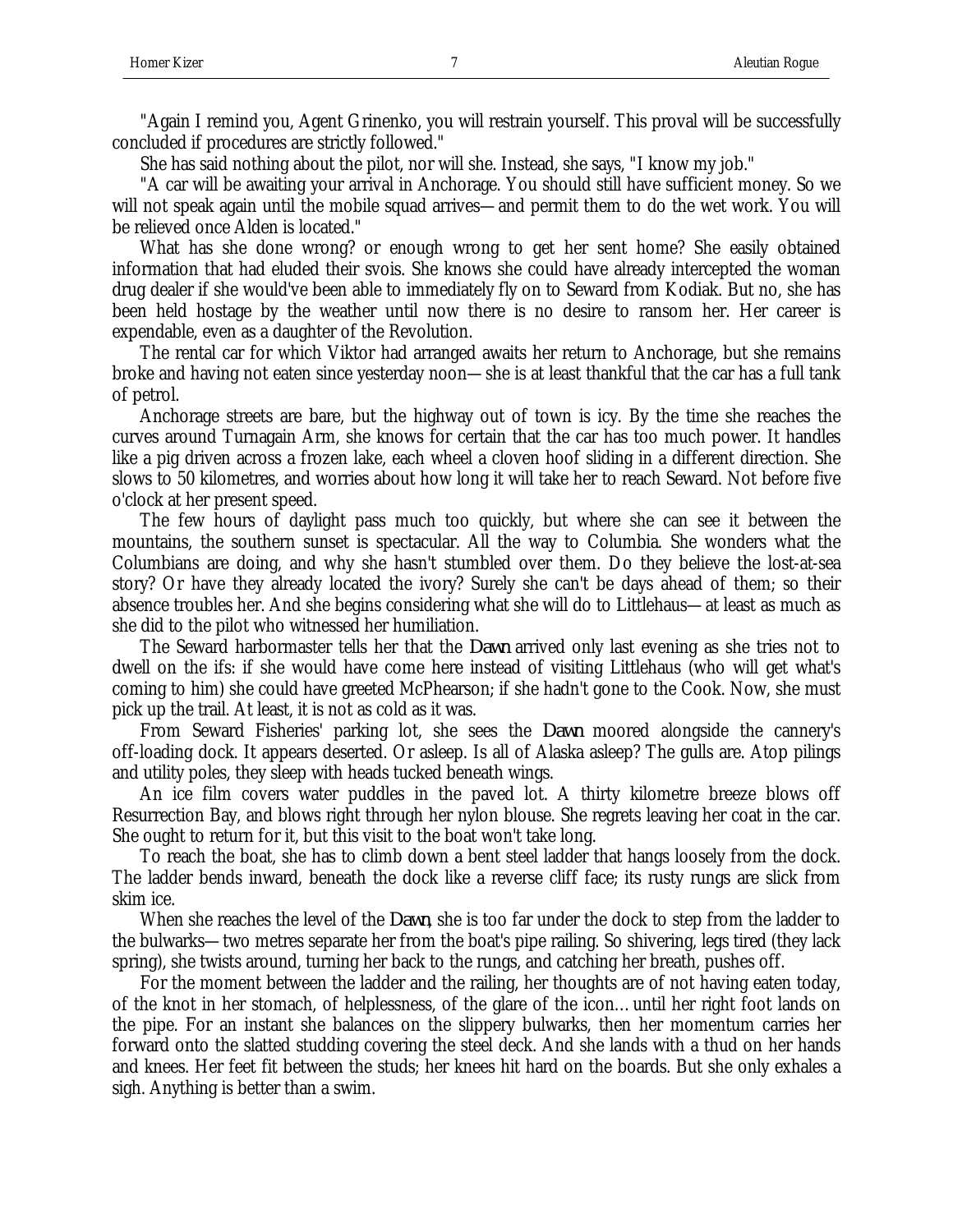Hobbling towards the open fo'c'sle, she pauses long enough to check the chamber of her PPK before entering. She has no intentions of wrestling anyone tonight.

In the belly of the boat, a diesel generator beats like a racing heart. The vessel is tanked. Its circulating pumps run, flooding the hold. Lights burn. And she follows the low sound of taped music.

The music comes from the first cabin forward of the galley, and apparently, the only one occupied. Its door is ajar. She knocks lightly, then enters the cabin that is as luxurious as a dacha. Color TV. VCR. Stereo. Easy chair. In the Motherland, only party officials and other very important people are allowed so much.

The lone occupant lies on his bunk, smoking a joint. He motions her in, but doesn't rise. "I was to meet a friend of mine. Sarah. Where is she?"

The fellow on the bunk stares at her through dilated pupils. She tries to ignore the feel of his eyes stripping her as she again asks, "Where's Sarah?"

"She's with Jerr…wherever he is." Reaching for a bottle of tequila alongside his bunk, he mumbles, "Wanta meet Jose?"

"Jerr? Jerr who?"

"Jerr, yuh know. Jerr…Jerry, our cook…you sure yuh don't wanta meet Jose?" He raises the bottle, a task he performed not long ago for his other two visitors.

She suspects he will pass out if she gets rough. So softly she says, "Where does Jerry live? Tell me. Be a sweety."

"Ahh—ah dunno. Ask the skip."

"Where's your skipper?"

"Yeah…in Ballard."

"Ballard?"

"Yuh know, where all the skippers live."

He would know that this is what he told his other guests if he were capable of remembering that he said the same words to a federal attorney not one tide-change ago, and to the fellow in the wheelhouse not an hour before that.

The smoke irritates her nose, and she becomes increasingly irritated with him. "Is there anyone else here?"

"Nobody but me and Jose."

"Anyone in town know where Jerry lives?"

"Ah—ah'm watchin'—the boat." He offers her a drag. "Good stuff."

Her head's already woozy; her eyes water. Hungry, tired—she knows that a couple of drags and she will be as stoned as he is. "I'll check with you in the morning. Okay?"

"Stay—here." Motioning towards his bunk, he adds, "You're a good lookin cunt."

She douses his offer with a brittle, "No thanks," and returns to the picking deck where she gulps mouthfuls of fresh air. The breeze chills her. Still, she breathes deeply. She doesn't want to be high. Too much is at stake.

Looking for another way up to the dock, she doesn't see any other than sprouting wings. Balancing on the icy rail, she turns, bends stiff knees, and launches.

Fingers grasp a cold rung as feet frantically search for support. Toes bang the steel strakes. Fingers slip. She lets go for a moment and seems suspended in space, then wraps her right arm around the ladder and hangs on, hugging the cold steel, performing exactly the same act in the same sequence as had the federal attorney. Her feet find a rung. And in a minute, out of breath, she climbs onto the dock.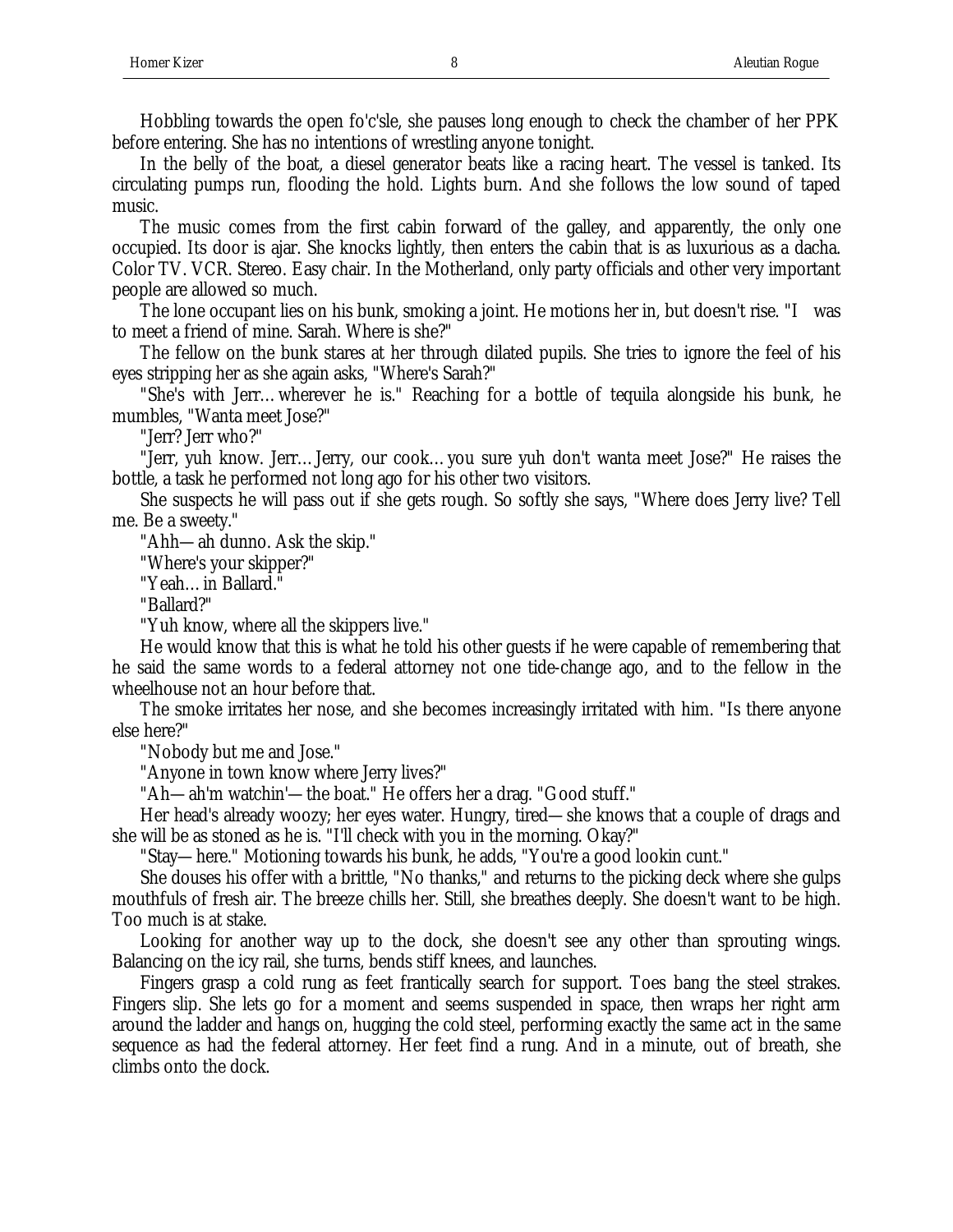To the side of the cannery, she sees a lighted telephone booth next to a small cafe. She has to call Viktor although she has been told not to. She must call, must. It would be wrong to not call and the glare from the corner icon washes her reasons for not calling from her memory.

Tanya closes the door of the phone booth, and speaks to the operator. When the Glen Cove house answers, she gives her contact name, attaches the scrambler, and tells Viktor what she has learned, then is told:

"Listen, Sweetheart, you have new instructions from Moscow Center. We must cooperate with our ugly sister. The mobile squad isn't coming. Instead, you are getting two squads of elite troops from the insurgency brigade at Nahodka. English speakers. Good soldiers. And I don't have to tell you, no one is to learn of their deployment."

She says nothing as she wishes that she had never come to Seward, to Alaska, to America. She can't believe what she heard. Even scrambled, the call is over an open line. Justice eavesdrops on calls made to the Glen Cove house. Plus, she doesn't understand the change from wet squad to regular army. The difference in risk is enormous. Their ugly sister must have learned of the ivory, and of Alden's defection; they must want a piece of the action. Sometimes the KGB are Chekists.

When she finally speaks, she asks, "Am I still to receive the helicopter pilots?"

"Yes, but no second helicopter right now. Every available craft is under lease to an oil company, and the one we were promised has been sent to the firm attempting to reopen the gold mine on Unga Island. I was told their request and need is more urgent than ours. So you will have to wait for a craft to be sent from the United States."

"What am I to tell the pilots?"

"That they are engaged in a revolutionary action against reactionary forces. They have the highest security clearance."

Mobile squads are familiar with travel in the West, but regular army? Even squads from the insurgency brigade know little of American customs. They usually speak with unmistakable accents. She fears they will need tour guides, and suddenly she fears Viktor. Why did he tell her so much over the telephone? Has she been set up? There is no love between them and their sister, and with Andropov having the Premier's ear, she wonders if she and GRU haven't been lured into a demoniacal gambit to create an international incident. If so, she is the gambit pawn.

"They left Nahodka three days—"

"Why wasn't I told three days ago?"

"Moscow Center's wishes. Complete instructions will be at your dubok tomorrow. Good hunting." And his scrambler breaks the connection.

Is she to be burned? She and two squads of Red Army? Seems so. And if so, who is being protected? Who is so important? Who warrants the burning of two special squads by their ugly sister?

Yes, she, they are to be betrayed, captured, embarrassed, put on trial. What was it that Walter said about not coming back if she went after the fisherman? How did he know? how? just how?

Hungry, tired, woozy, with stiff knees and blinded by icon glare, she has just been dropped into a pressure cooker—she should have guessed something was up when first told she would receive two helicopters. A mobile squad would have had no need for the second machine.

Is this it, the incident that precipitates the final proletarian struggle for world peace? Will she be remembered for starting World War Three? She becomes afraid to breathe.

No, this cannot begin the final struggle. The nations aren't yet properly aligned.

How will headlines read? A warmongering rogue officer? She suspects even TASS will condemn her. There is no glory in being the sacrificial lamb.

If she is to be burned, there is nothing she can do to save herself. Going to the Americans won't save her. When she has to account for her time, they will learn of the Cook incident. But even if